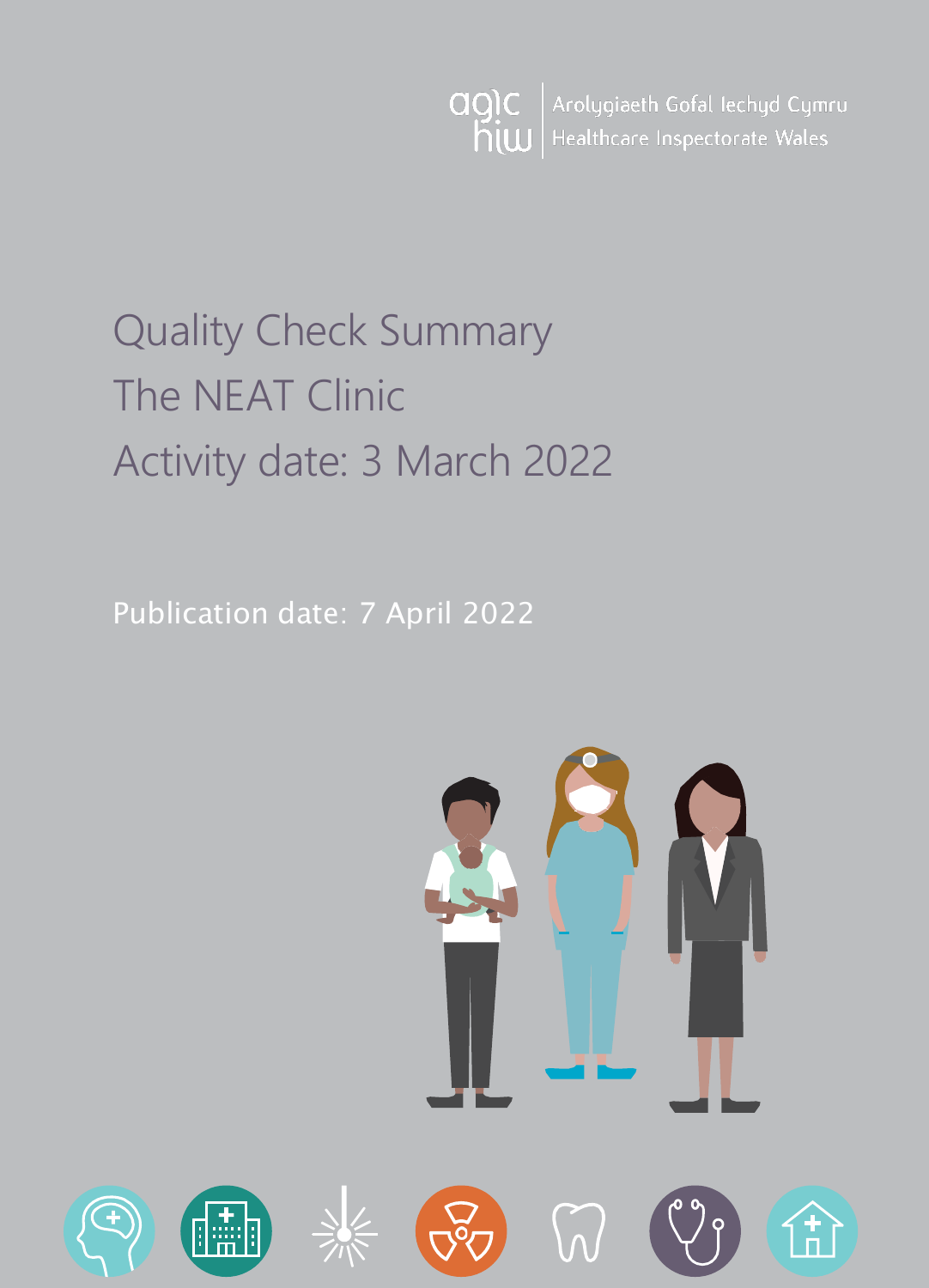This publication and other HIW information can be provided in alternative formats or languages on request. There will be a short delay as alternative languages and formats are produced when requested to meet individual needs. Please contact us for assistance.

Copies of all reports, when published, will be available on our website or by contacting us:

In writing:

Communications Manager Healthcare Inspectorate Wales Welsh Government Rhydycar Business Park Merthyr Tydfil CF48 1UZ

Or via

Phone: 0300 062 8163 Email: [hiw@gov.wales](mailto:hiw@gov.wales) Website: [www.hiw.org.uk](http://www.hiw.org.uk/)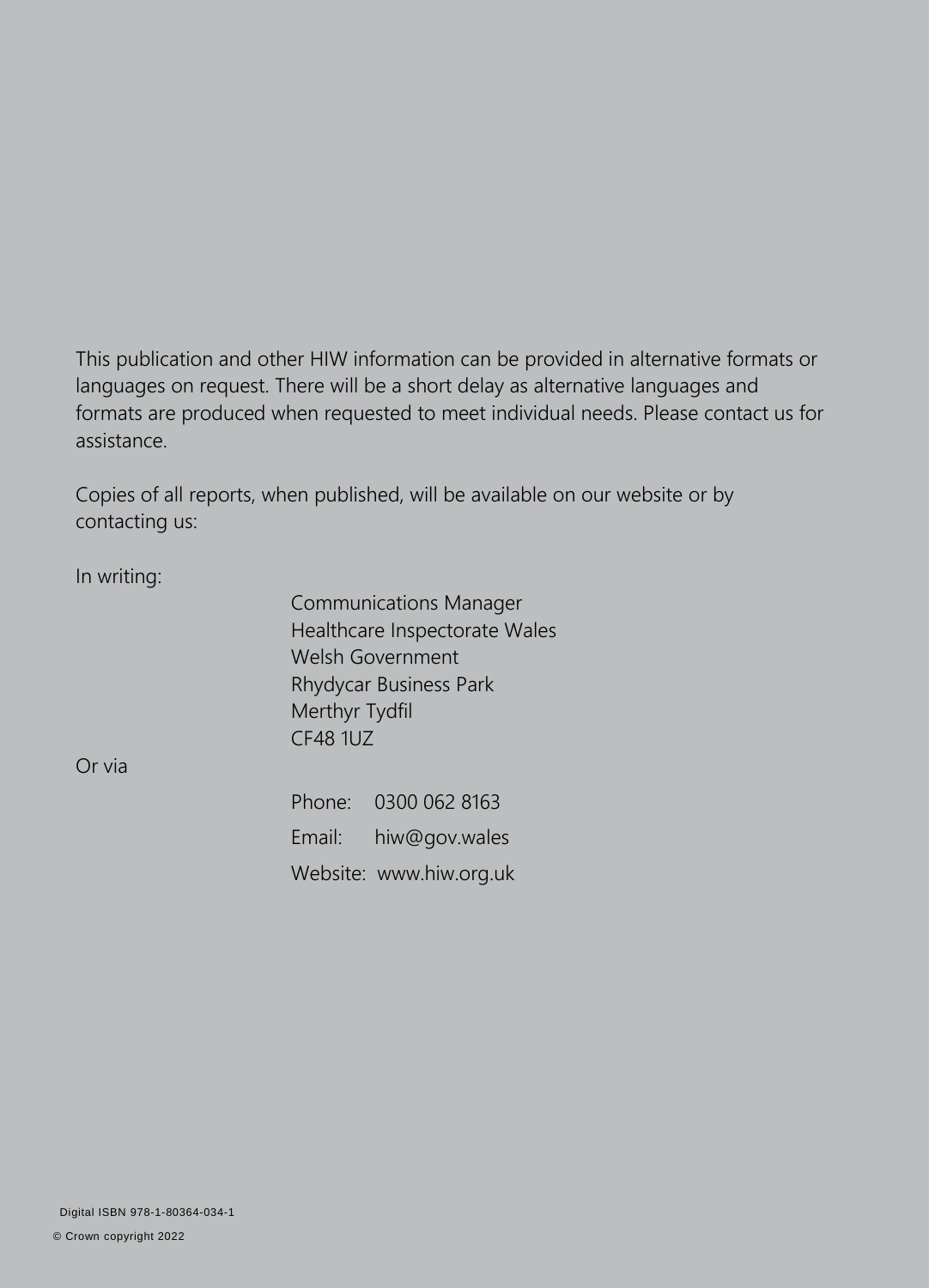# **Quality Check Summary**

# **Our approach**

 $\overline{a}$ 

Healthcare Inspectorate Wales (HIW) undertook a remote quality check of The NEAT Clinic as part of its programme of assurance work. The NEAT Clinic is based in Gorseinon, Swansea and offers a range of beauty services. These include semi-permanent make-up<sup>1</sup>, glycolic skin peels<sup>2</sup> and botox<sup>3</sup>, as well a range of treatments using an Intense Pulsed Light (IPL) device<sup>4</sup>. These include hair removal and skin rejuvenation<sup>5</sup>.

HIW's quality checks form part of a new tailored approach to assurance and are one of a number of ways in which it examines how healthcare services are meeting the Independent Health Care (Wales) Regulations 2011

Feedback is made available to service representatives at the end of the quality check, in a way which supports learning, development and improvement at both operational and strategic levels.

Quality checks are a snapshot of the standards of care within healthcare services. They are conducted entirely offsite and focus on three key areas; infection prevention and control, governance (specifically around staffing) and the environment of care. The work explores arrangements put in place to protect staff and patients from COVID 19, enabling us provide fast and supportive improvement advice on the safe operation of services during the pandemic. More information on our approach to assurance and inspections can be found [here.](https://hiw.org.uk/covid-19-response-and-our-approach-assurance-and-inspection)

We spoke to the registered manager on 3 March 2022 who provided us with information and evidence about their service. We used the following key lines of enquiry:

- How are you ensuring that the infection prevention and control (IPC) and cleaning regimes are effective in order to keep staff, patients and visitors safe?
- How are you ensuring that the environment is safe for staff, patients and visitors, and how patient dignity is maintained? What changes, if any, have been made as a result of COVID-19?
- How do you meet the needs of Welsh speaking patients when accessing healthcare services in the medium of Welsh?

<sup>1</sup> "semi-permanent make-up" also known as "micropigmentation" is a form of temporary cosmetic tattooing.

<sup>&</sup>lt;sup>2</sup> Glycolic acid peels slough off the surface and middle layers of skin, removing dead skin cells and debris. Since glycolic acid is made up of small molecules, it readily penetrates skin, removing the lipids that hold dead skin cells together

<sup>3</sup> "Botox" is a brand name of a toxin produced by the bacteria *Clostridium botulinum* and is used to treat signs of skin ageing such as wrinkles.

<sup>&</sup>lt;sup>4</sup> An IPL device uses an intense field of light to destroy hair follicles and remove unwanted hair

<sup>&</sup>lt;sup>5</sup> Intense pulsed light (IPL) therapy, aka photofacial, is a way to improve the colour and texture of your skin without surgery using an intense field of light.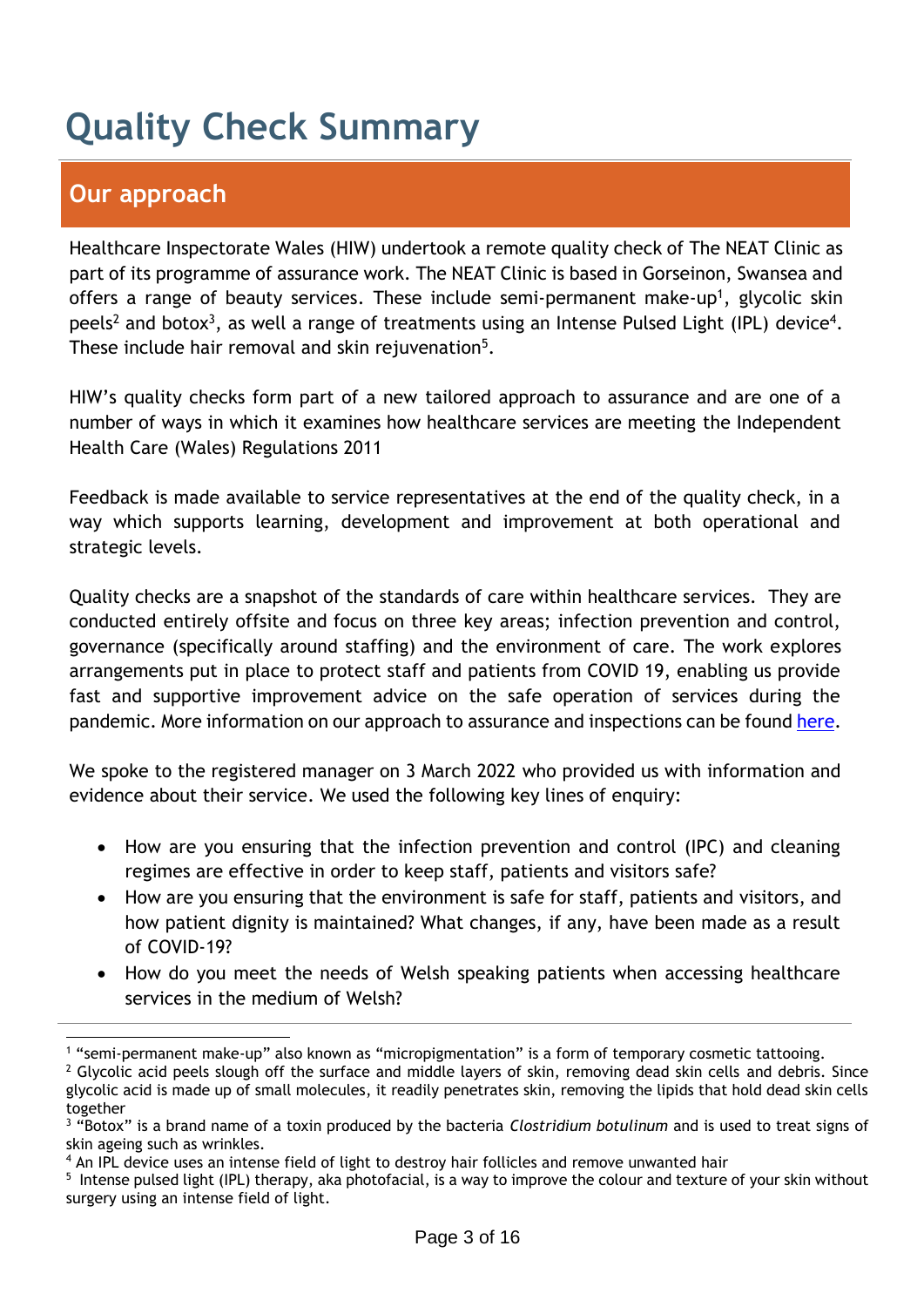- How are you ensuring that staff are appropriately trained in order to provide safe and effective care?
- How are you ensuring that treatment is provided in a safe and effective manner, including how laser equipment is appropriately maintained?

# **Environment**

 $\overline{a}$ 

During the quality check, we considered how the service has responded to the challenges presented by COVID-19 and how the service has designed and managed the environment of care to keep it as safe as possible for patients, staff and visitors.

The key documents we reviewed included:

- The most recent environmental risk assessments / audits
- Fire safety policies/procedures, including fire safety risk assessment(if applicable)
- Insurance liability certificates.

We also questioned the service representatives on the changes they have made to make sure patients continue to receive care and treatment according to their needs.

#### **The following positive evidence was received:**

The registered manager informed us of the changes that they had made to the environment of the clinic in order to protect clients from COVID-19 and to ensure a safe environment. These included operating a locked door policy so that only those clients with pre-booked appointments could enter the clinic. The registered manager informed us that whilst they did have a screen at the reception desk, this had recently been removed.

The registered manager informed us that appointments would be booked to allow time in between them to air the treatment room and only one client was allowed access into the clinic at a time. In addition, we were told that the clinic had reduced the products on display in order to assist with the cleaning of the clinic.

We saw evidence that an environmental risk assessment had been carried out in February 2022 that took into account the increased risks concerning the use of an IPL device. The registered manager also informed us that new fire extinguishers had been purchased within the last year and we saw evidence of a valid certificate of Public Liability insurance<sup>6</sup>.

We asked the registered manager to describe the arrangements in place to ensure that the

<sup>6</sup> Public liability is a type of insurance for businesses of all sizes, across a variety of industries. It covers you if a client or member of the public claims they have been injured, or their property damaged, because of your business activities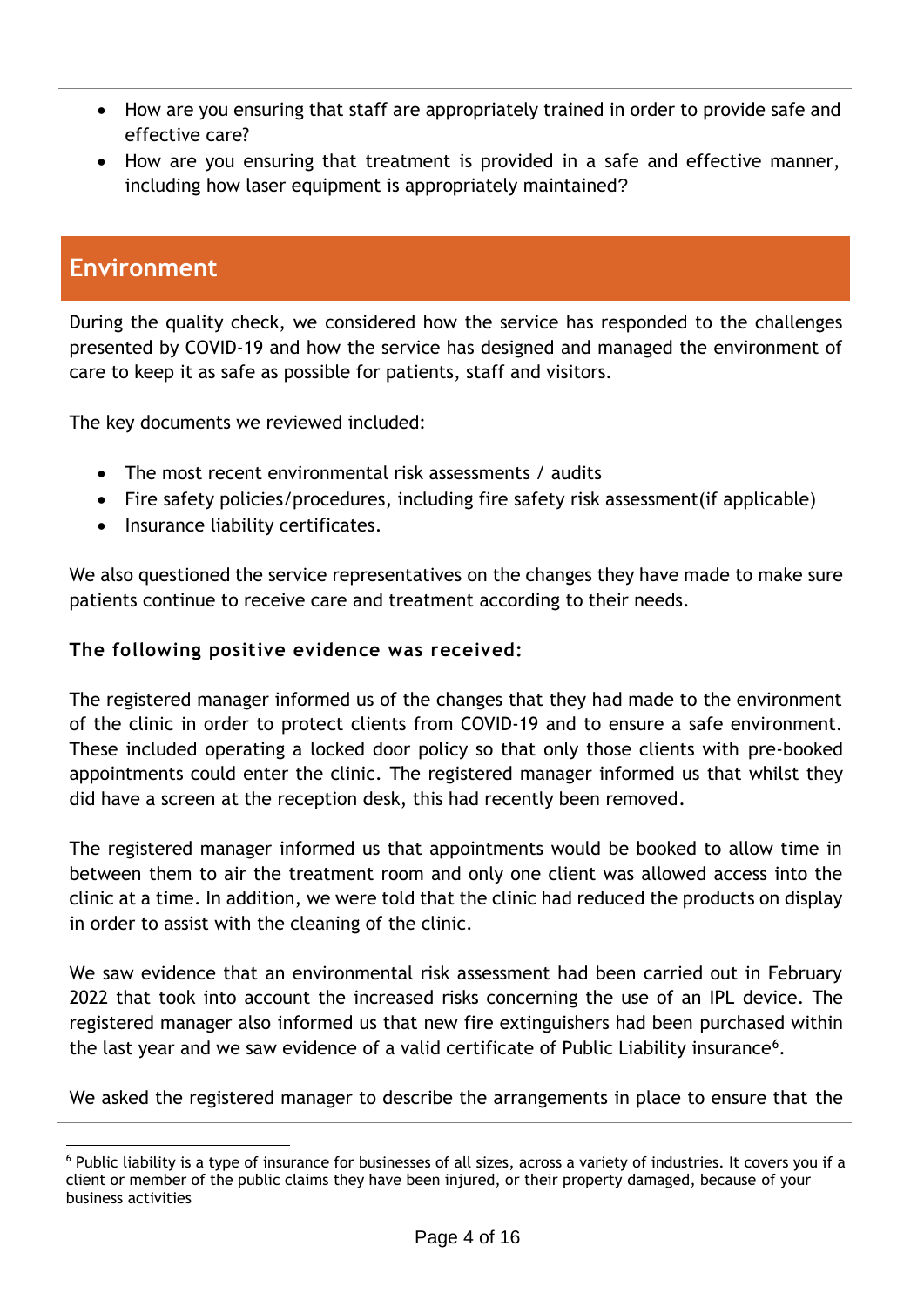dignity and privacy of clients was maintained while at the clinic. We were told that clients would be treated in a private room. Clients were able to bring a chaperone with them should they wish and questions of a sensitive or confidential nature would be asked in a private area of the clinic. As only one client was permitted access to the clinic at a time, this meant that conversations could be held confidentially in a manner that upheld client privacy and dignity.

We were told that clients were actively encouraged to communicate through the medium of Welsh. The registered manager informed us that prior to the pandemic, posters had been displayed to encourage Welsh speaking and that the clinic had Welsh speaking employees.

### **The following areas for improvement were identified:**

As part of the quality check process we asked the registered manager to provide us with documents including a fire risk assessment and policy. This was not provided to the inspector. This could mean that staff working at the clinic might not be aware of the risks involved and how to mitigate them, leading to a risk of harm to clients and staff from fire.

The registered manager must carry out a full and comprehensive fire risk assessment for the clinic and have a fire policy in place. Both documents should be reviewed annually and updated as necessary.

We found that whilst an environmental risk assessment had been completed, this contained limited detail of the resulting actions implemented by the service in response to the pandemic.

The service must ensure that actions required to manage risks are appropriately documented in a comprehensive environmental risk assessment.

# **Infection prevention and control (IPC)**

During the quality check, we considered how the service has responded to the challenges presented by COVID-19, and how well it manages and controls the risk of infection to help keep patients, visitors and staff safe.

The key documents we reviewed included:

- Generic infection control policies and Covid-19 specific policies
- Most recent infection control risk assessments / audits.

### **The following positive evidence was received:**

We asked the registered manager to describe the arrangements in place to protect staff and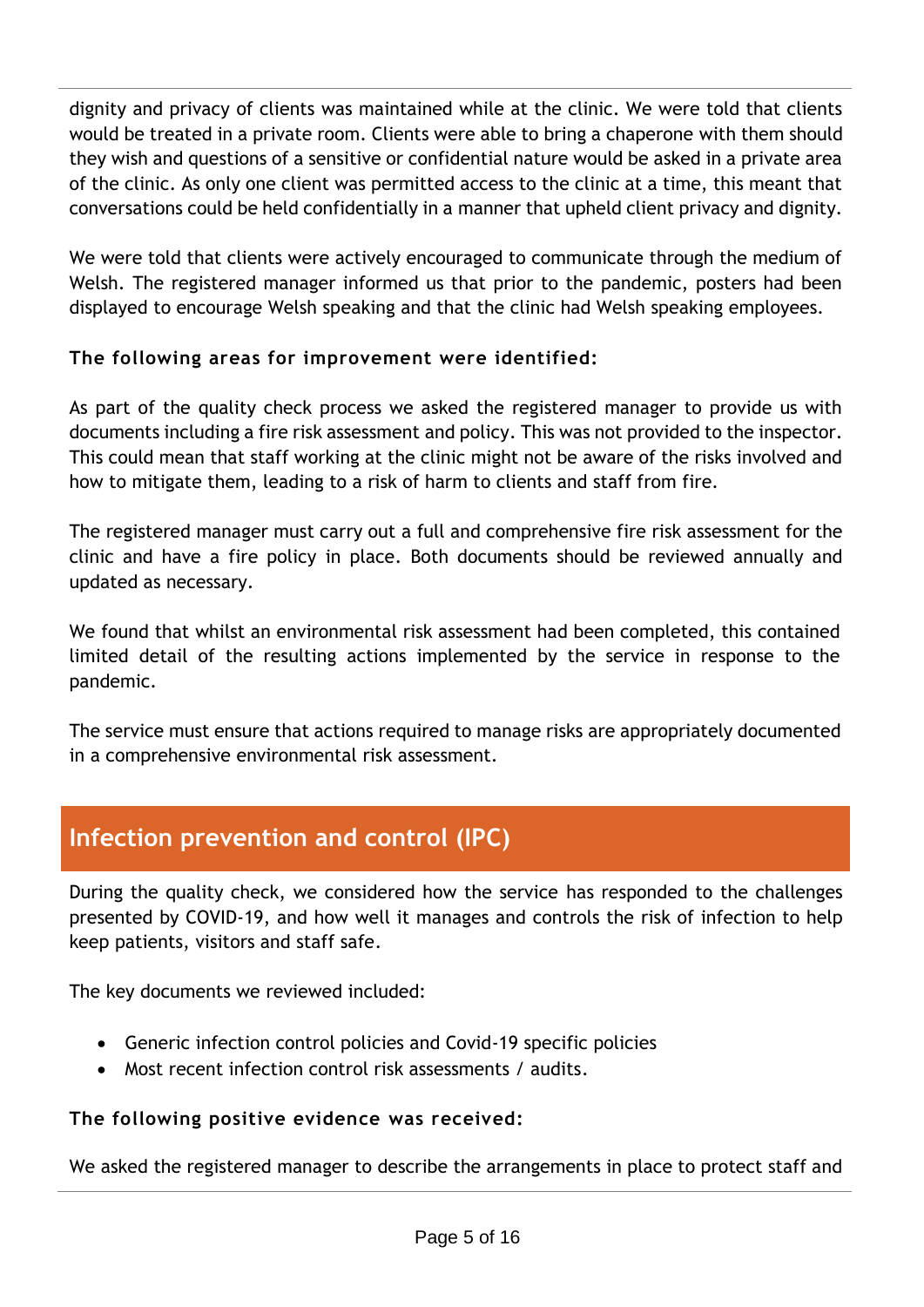clients from the risks of COVID-19. We were told that clients were asked to attend on time for their appointments and to wear a face covering. Those clients attending without a face covering were offered a disposable face mask.

We were informed that hand sanitiser was available at the entrance to the clinic and clients were encouraged to use it. Staff were encouraged to maintain good hand hygiene while treating clients and only disposable paper towels were used during treatments. Any waste generated was disposed of in a clinical waste bin and we were told that the registered manager had a contract in place for this to be regularly collected.

Clients would be asked to complete a COVID-19 questionnaire prior to receiving treatment and the clinic had an appointment system in place that supported compliance with Test, Trace and Protect<sup>7</sup> guidelines.

It was positive to note that the registered manager underwent regular lateral flow testing to ensure the safety of staff and clients and that staff were encouraged to adhere to the "Five Steps to safer working together"<sup>8</sup> national guidance.

The registered manager informed us that cleaning measures had been increased due to the pandemic. A cleaning rota was in place to ensure regular cleaning of all areas of the clinic and increased cleaning of high touch areas, such as the treatment room, door handles and light switches was undertaken with approved disinfectant wipes.

The registered manager informed us of the training undertaken by staff in infection prevention and control. We were told that staff had completed online training in COVID-19, personal protective equipment and IPC.

### **The following areas for improvement were identified:**

 $\overline{a}$ 

As part of the remote quality check process, HIW asked for evidence of a COVID-19 policy or risk assessment that set out how the risks associated with the COVID-19 pandemic would be mitigated. This was not provided to the inspector. During the quality check call the registered manager confirmed that a no policy or risk assessment was in place.

Businesses, employers and other organisations have a duty to protect their employees and customers while on their premises. Businesses, employers and other organisations, must undertake a bespoke coronavirus risk assessment of their premises and activities and take reasonable measures to minimise exposure to, and the spread of, coronavirus based on that bespoke risk assessment. This is a legal requirement in Wales under the Health Protection (Coronavirus Restrictions) (No. 5) (Wales) Regulations 2020.

<sup>&</sup>lt;sup>7</sup> Test, Trace and Protect is the procedure used by Welsh Government to trace contacts of known coronavirus cases to inform them of the need to self-isolate if necessary.

<sup>&</sup>lt;sup>8</sup> "5 steps to safer working together" is a UK government 5-step initiative to encourage workplaces to adhere to safer working during the COVID-19 pandemic. [Staying COVID-19 Secure in 2020 poster \(publishing.service.gov.uk\)](https://assets.publishing.service.gov.uk/media/5eb97d30d3bf7f5d364bfbb6/staying-covid-19-secure-accessible.pdf)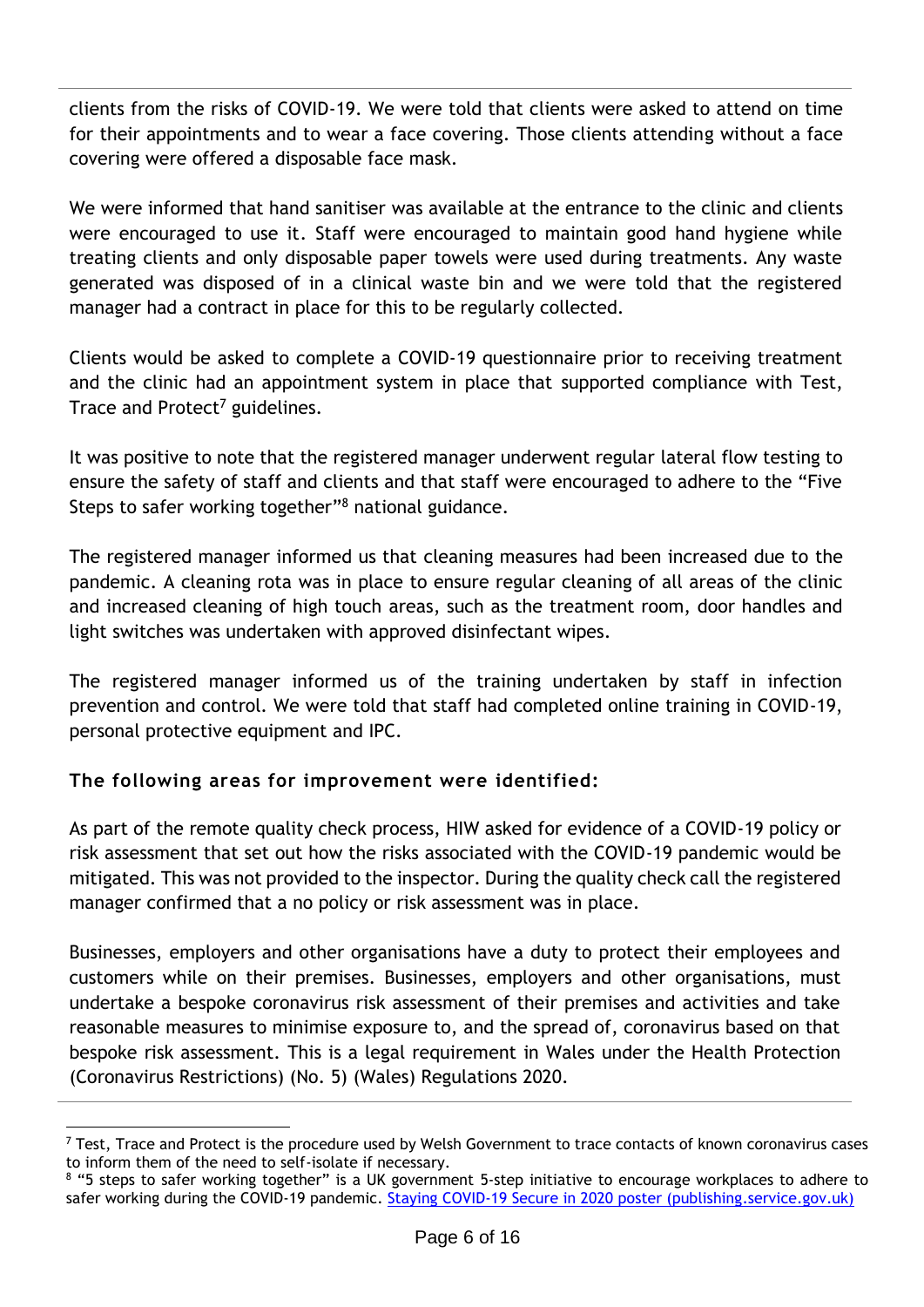The absence of a risk assessment means that HIW cannot be assured that the risk of COVID-19 transmission was being managed effectively. This presents a significant risk to the welfare and safety of staff and patients.

The registered provider must ensure that they undertake a COVID-19 risk assessment and update any existing policies or procedures as indicated by the risk assessment. The risk assessment must be sent to HIW.

As a result of this concern and the associated risks to clients and staff, a non-compliance notice was sent to the registered provider to request assurance in relation to the actions that have been or will be taken, to address the concern highlighted and to ensure client and staff safety was protected. Subsequently, a response was received from the practice within the set deadline, which provided assurance and set out the actions that will be taken to address the issues highlighted.

The registered manager provided us with a copy of the IPC policy in place at the clinic. This policy was dated January 2020 and had not been updated since. Additionally, the policy referred to a third party organisation related to sports clubs and made reference to organisations that were not applicable to Wales.

The registered manager must ensure that the IPC policy is reviewed and updated and relevant to their area and place of work.

# **Governance / Staffing**

As part of this standard, HIW questioned the service representatives about how, in the light of the impact of COVID-19, they have adapted their service. We explored whether management arrangements ensure that staff are suitable in their roles and are appropriately trained in order to provide safe and effective care.

The key documents we reviewed included:

- Informed consent policies / procedures
- Copy of the latest patient guide
- Staff training records
- Safeguarding policies/procedures
- Statement of purpose
- Safeguarding training certificates
- Core of Knowledge training certificates
- Consultation forms including medical history and consent forms
- Laser hair removal treatment protocol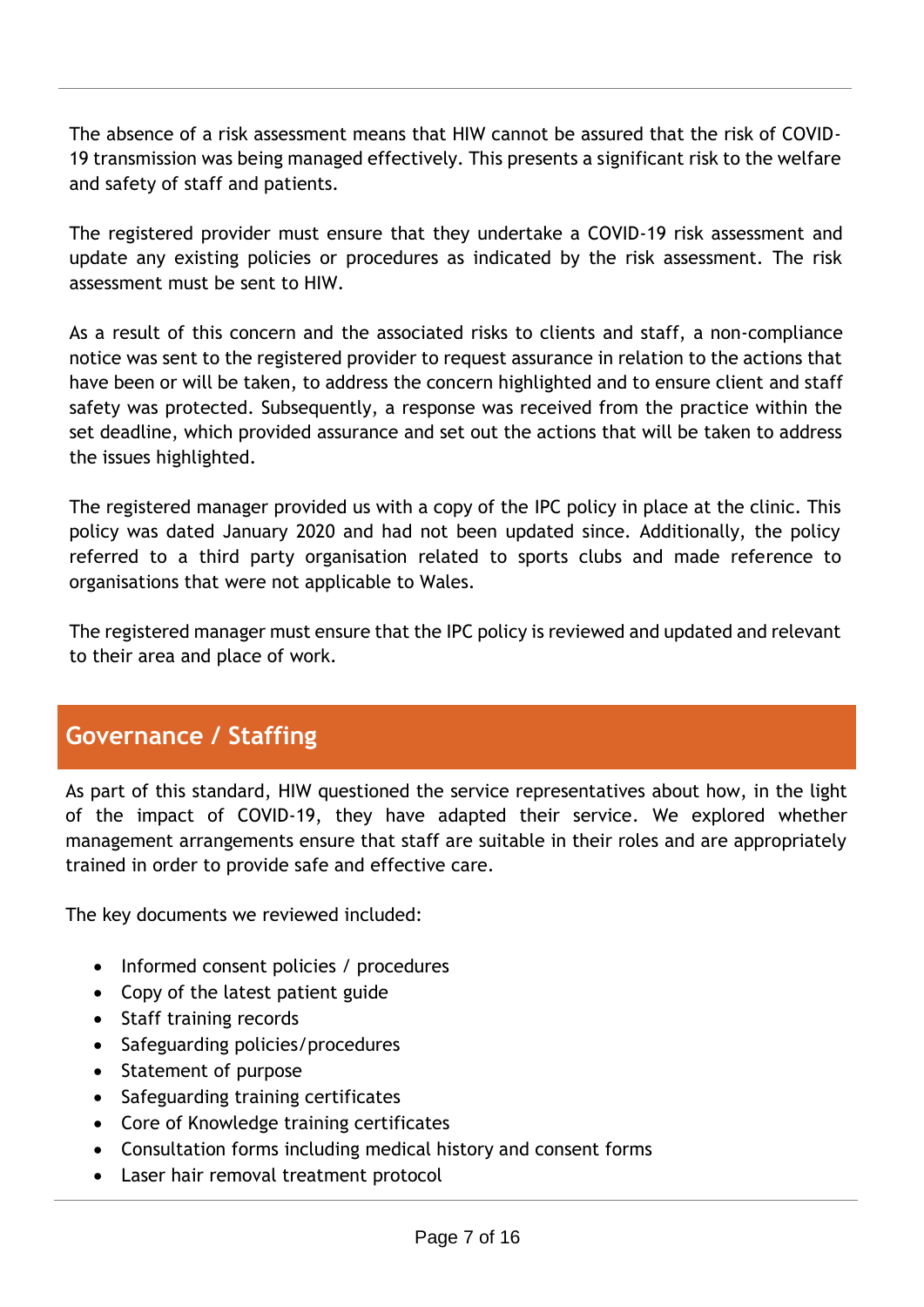- Local Rules
- Laser Protection Advisor risk assessment.

## **The following positive evidence was received:**

The registered manager provided us with evidence that all operators of the IPL device had attended the laser / IPL Core of Knowledge course for continuing professional development in 2020.

The registered manager also confirmed that they complied with their conditions of registration regarding the age ranges of the clients they would treat with the IPL device. However, they were not currently treating those under the age of 18 in order to reduce the footfall through the clinic due to COVID-19.

The NEAT Clinic had only one other member of staff that offered treatment with the IPL device and there were no plans at the time of the quality check to recruit others. However, the registered manager did confirm that a separate medical doctor and registered nurse would use the clinic to offer treatments such as botox on an ad-hoc and self-employed basis.

We were provided with the clinic's most recent patient guide that contained all of the information as required by the regulations.

### **The following areas for improvement were identified:**

During the quality check process HIW asked the registered manager to provide evidence that all persons working for the purposes of the independent healthcare setting had undertaken suitable training in the safeguarding of children and vulnerable adults. HIW were not provided with current training certificates for the safeguarding of children and vulnerable adults for an employee of the setting.

This could mean that signs of abuse towards a child or vulnerable adult that may come into contact with the setting, might not be acted upon in a prompt and timely manner and an opportunity to protect them missed.

In addition, all staff working for or at the independent healthcare setting should have undertaken an enhanced disclosure and barring service (for child and adult workforce) check to ensure that they were of suitable character to work at the independent healthcare setting.

The registered person must ensure that all persons working for the purposes of the independent healthcare setting have undertaken up to date training in the safeguarding of children and vulnerable adults. The registered person must also arrange for all IPL operators to undertake a Disclosure and Barring check (enhanced for child and adult workforce) that was applied for by, or on behalf of the registered person.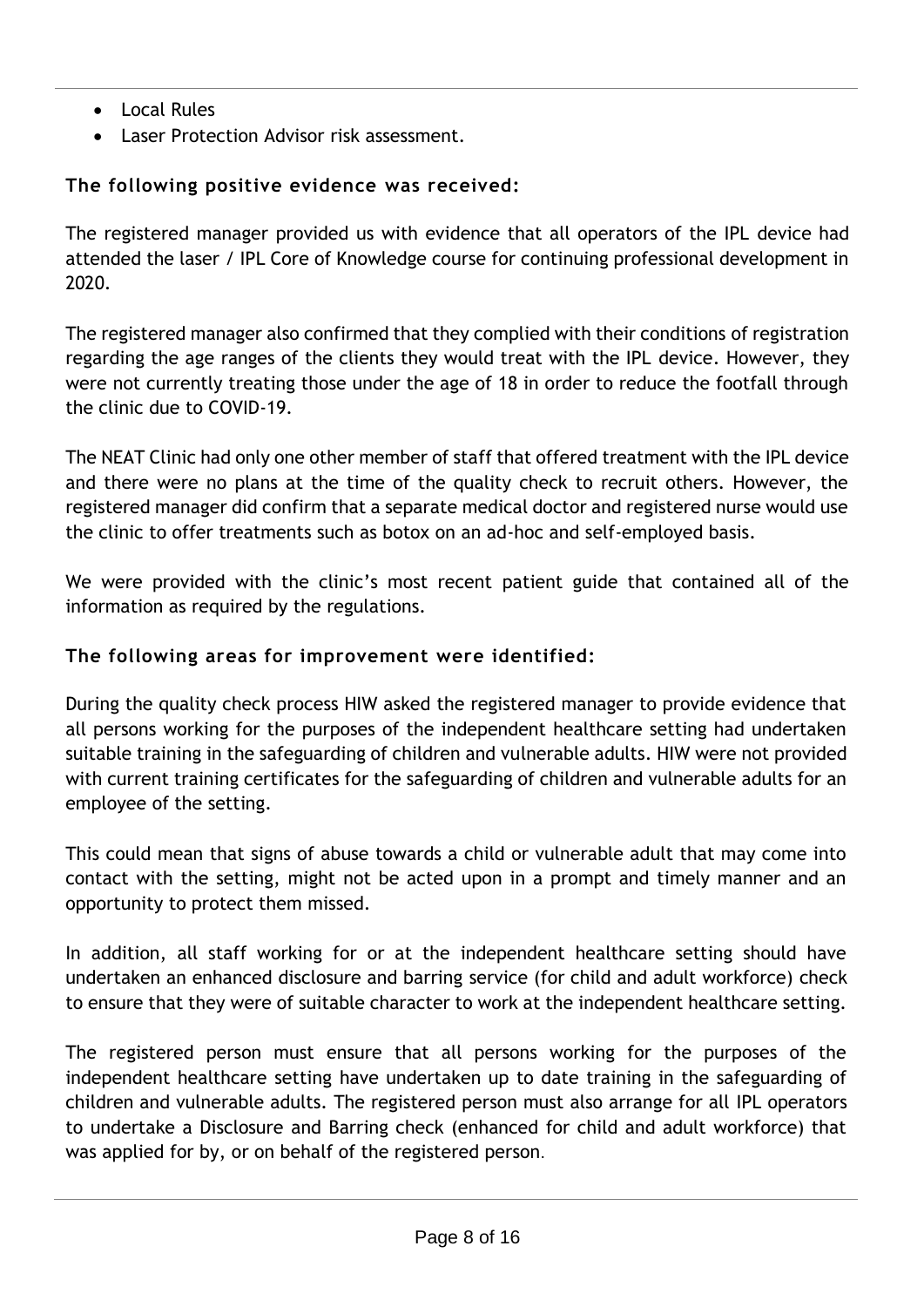As a result of this concern and the associated risks to clients and staff, a non-compliance notice was sent to the registered provider to request assurance in relation to the actions that have been or will be taken, to address the concern highlighted and to ensure client and staff safety was protected. Subsequently, a response was received from the practice within the set deadline, which provided assurance and set out the actions that will be taken to address the issues highlighted.

During review of the safeguarding policy provided to HIW in support of the quality check, we found that it referred to sports clubs and was not specific to the operation of the clinic. In addition, it contained reference to organisations that were not relevant to Wales and did not contain the contact details of the local authority safeguarding teams.

As a result, staff may not be aware of the correct procedure to undertake should they become aware of a child or adult at risk. This could lead to a delay in referral to the local safeguarding team and could put a vulnerable adult and child at further risk from harm.

The registered manager must review the safeguarding policy to ensure that it is:

- Relevant to the area in which they work
- Contains details of the local safeguarding teams and how to contact them
- Is specific to Wales.

As part of the quality check, HIW requested the clinic provide their most recent statement of purpose as set out in the regulations. The statement of purpose was not submitted to HIW for review. This could mean that clients may not be receiving the correct information as defined by the regulations that should be set out in the statement of purpose.

The registered manager must ensure the statement of purpose is reviewed annually and a copy provided to HIW. This should also be made available to clients via the clinic website (if applicable).

# **Safe and effective care**

During the quality check, we considered how the service has delivered treatment safely and effectively to patients. We considered the arrangements in place to explain treatments to patients, how treatment needs are assessed and how the service manages the risks associated with the laser equipment.

### **The following positive evidence was received:**

The registered manager confirmed that all clients undergo a full consultation prior to any treatment taking place. Clients were also provided with information that they could take away in order to allow them time to consider the treatment options available.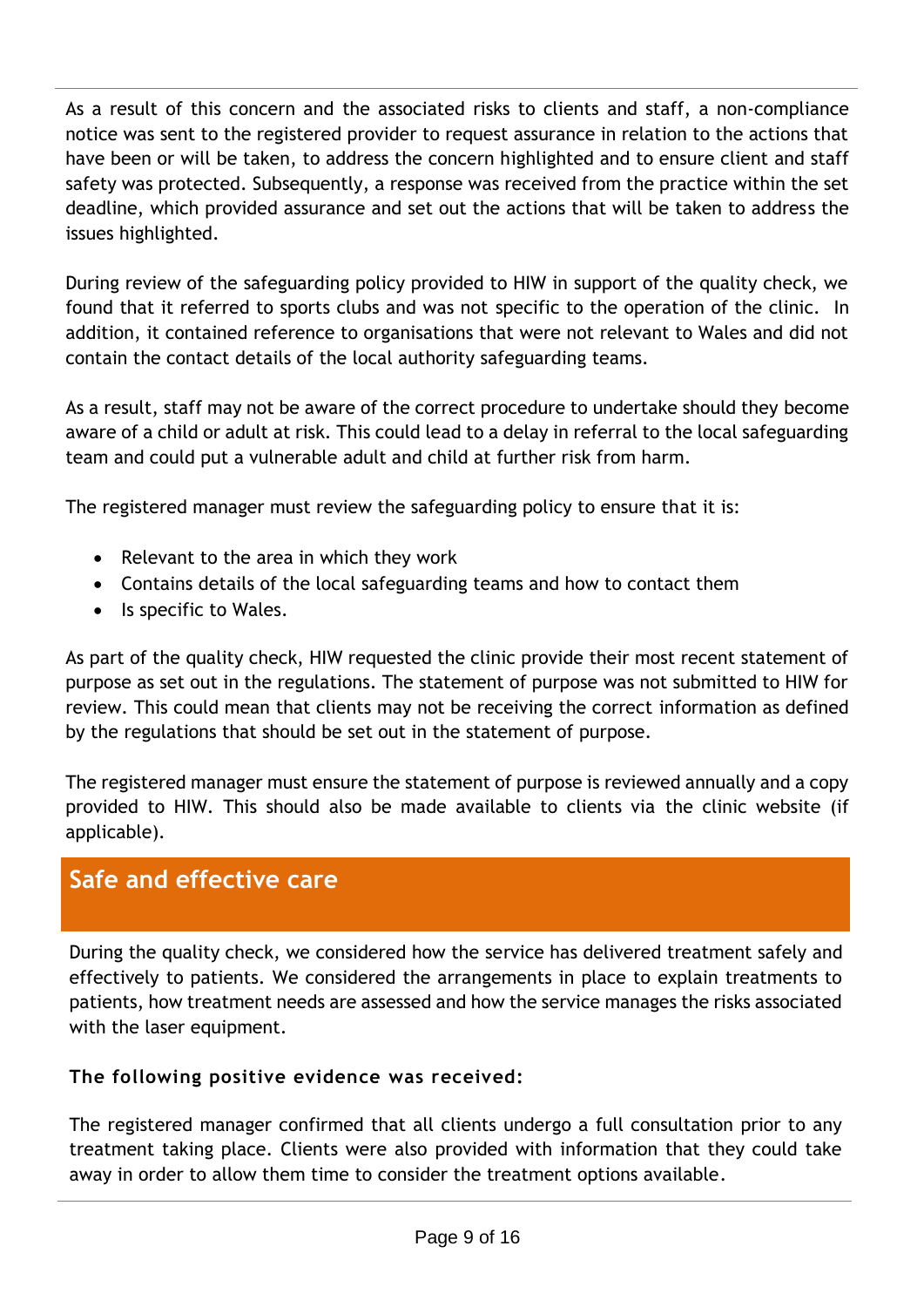We were told that medical histories were collected during the initial consultation appointment in order to further determine the suitability of a treatment and these were updated at each subsequent appointment to ensure that the treatment provided continued to be safe. The registered manager provided us with a blank medical history form in support of the requirement to check suitability of treatment for individuals.

We found that consent was obtained from patients prior to the treatment taking place and at any subsequent appointments. This process included a discussion around the risks, benefits and likely outcome of the desired treatment.

The registered manager confirmed that a skin patch test was completed for all patients prior to the treatment and that suitable aftercare information was provided for patients following treatment.

### **The following areas for improvement were identified:**

As part of the quality check process HIW requested evidence from the registered manager of the IPL device in use at the setting.

Condition 1 of the service's conditions of registration stipulates that services can only be provided to persons using a Lynton Excelight IPL (machine identification EXC-170-20). However, during the quality check we saw evidence that a different laser machine, a Lynton Excelight IPL (machine identification EXC-504-20) was in use. The registered manager confirmed that this had replaced the original device.

Before granting registration for the use of an IPL device HIW undertakes a number of checks to ensure that the persons using the device were trained and competent to do so. Checks would also be undertaken to ensure that the systems and processes underpinning its use were in place and appropriate. These checks had not been undertaken by HIW for the device currently in use. Therefore we could not be assured that treatments were being provided in a manner that ensured the welfare and safety of the patients and staff or that the equipment being used was appropriate.

During the remote quality check process HIW asked the registered manager to provide a copy of the local rules relevant to the IPL device in use at the setting. HIW also requested evidence of a current contract with a nominated certified laser protection advisor (LPA) as required under the regulations.

It was identified, from the evidence provided, that the registered manager had not arranged for the local rules to be reviewed by a relevant expert in the field of intense pulsed light. Furthermore the local rules that were in operation related to a different IPL device than the one currently in use. During the quality check call, the registered manager confirmed that they did not know that the local rules required review on an annual basis.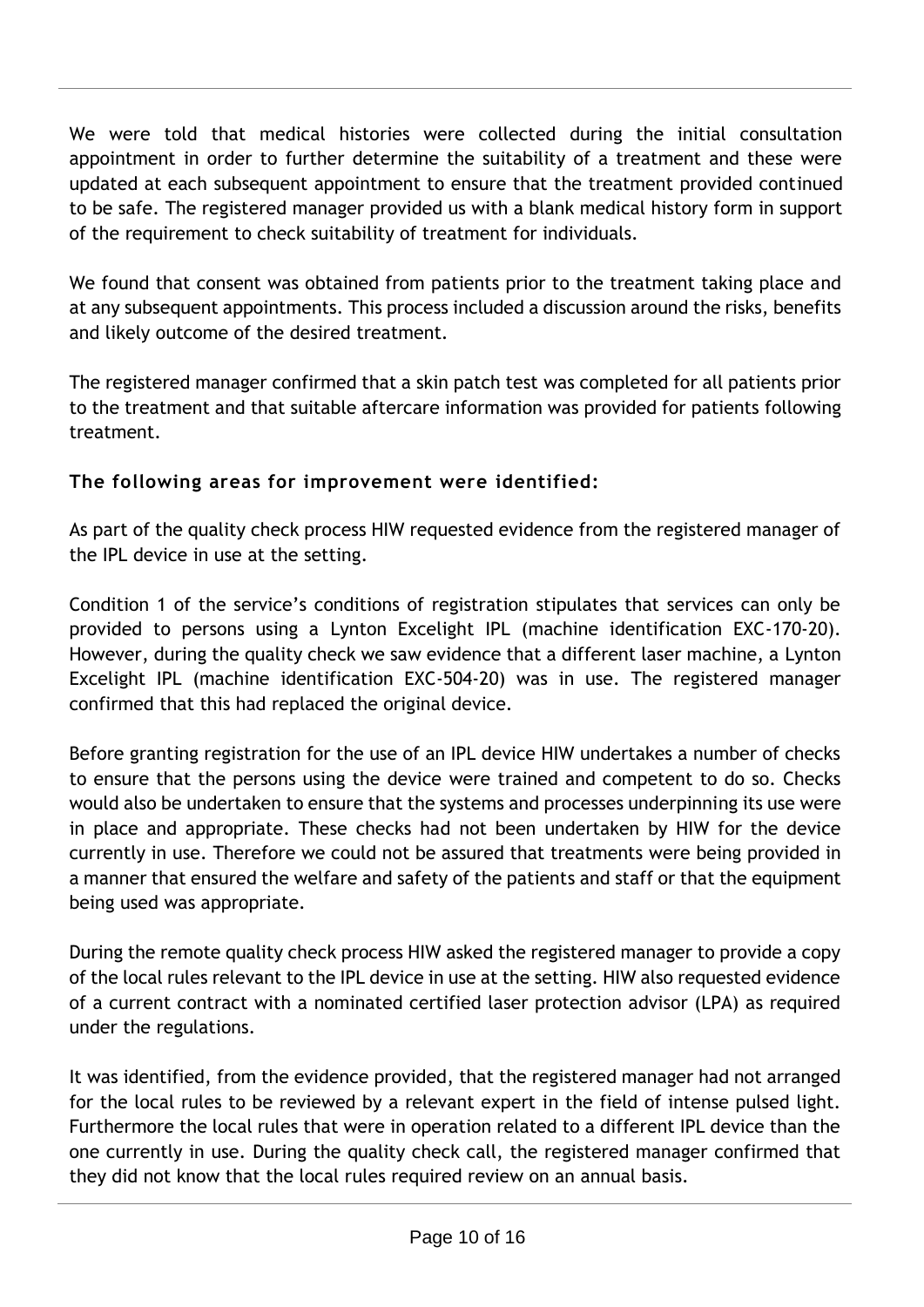Evidence provided in support of the requirement to have in place a nominated certified LPA showed that there was an arrangement in place up until May 2021. However the registered manager could not provide evidence to confirm that the arrangement had been extended beyond that date. The IPL device was therefore being used without a valid set of local rules which were vital in managing risks to the health, welfare and safety of patients and others.

The registered person must:

- Ensure that a valid set of local rules that refer to the current IPL device are put in place. This document must be signed and dated by all persons operating the IPL device at the establishment. Continuing to use the IPL device without a valid set of local rules would be a breach of regulations
- Provide evidence to HIW of a valid contract with a nominated certified LPA.

As a result of these concerns and the associated risks to clients and staff, a non-compliance notice was sent to the registered provider to request assurance in relation to the actions that have been or will be taken, to address the concern highlighted and to ensure client and staff safety was protected. Subsequently, a response was received from the practice within the set deadline, which provided assurance and set out the actions that will be taken to address the issues highlighted.

# **What next?**

Where we have identified areas for improvements during our quality check and require the service to tell us about the actions taken to address these, an improvement plan providing details will be provided at the end of this quality check summary.

Where an improvement plan is required, it should:

- Ensure actions taken in response to the issues identified are specific, measurable, achievable, realistic and timed
- Include enough detail to provide HIW and the public with assurance that the areas for improvements identified will be sufficiently addressed
- Ensure required evidence against stated actions is provided to HIW within three months of the quality check.

As a result of the findings from this quality check, the service should:

- Ensure that the areas for improvements are not systemic across other areas within the wider organisation
- Provide HIW with updates where actions remain outstanding and/or in progress, to confirm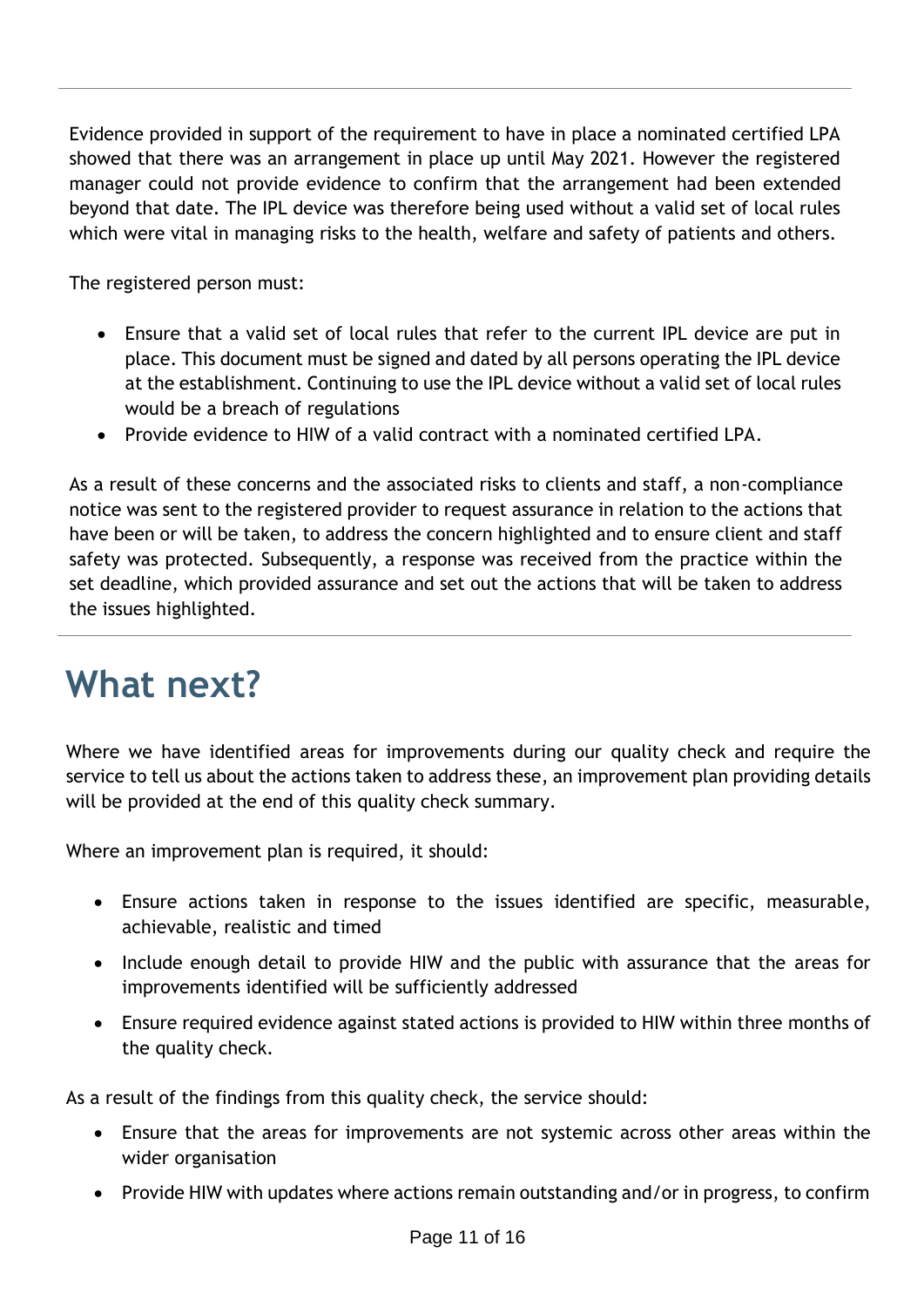when these have been addressed.

The improvement plan, once agreed, will be published on HIW's website.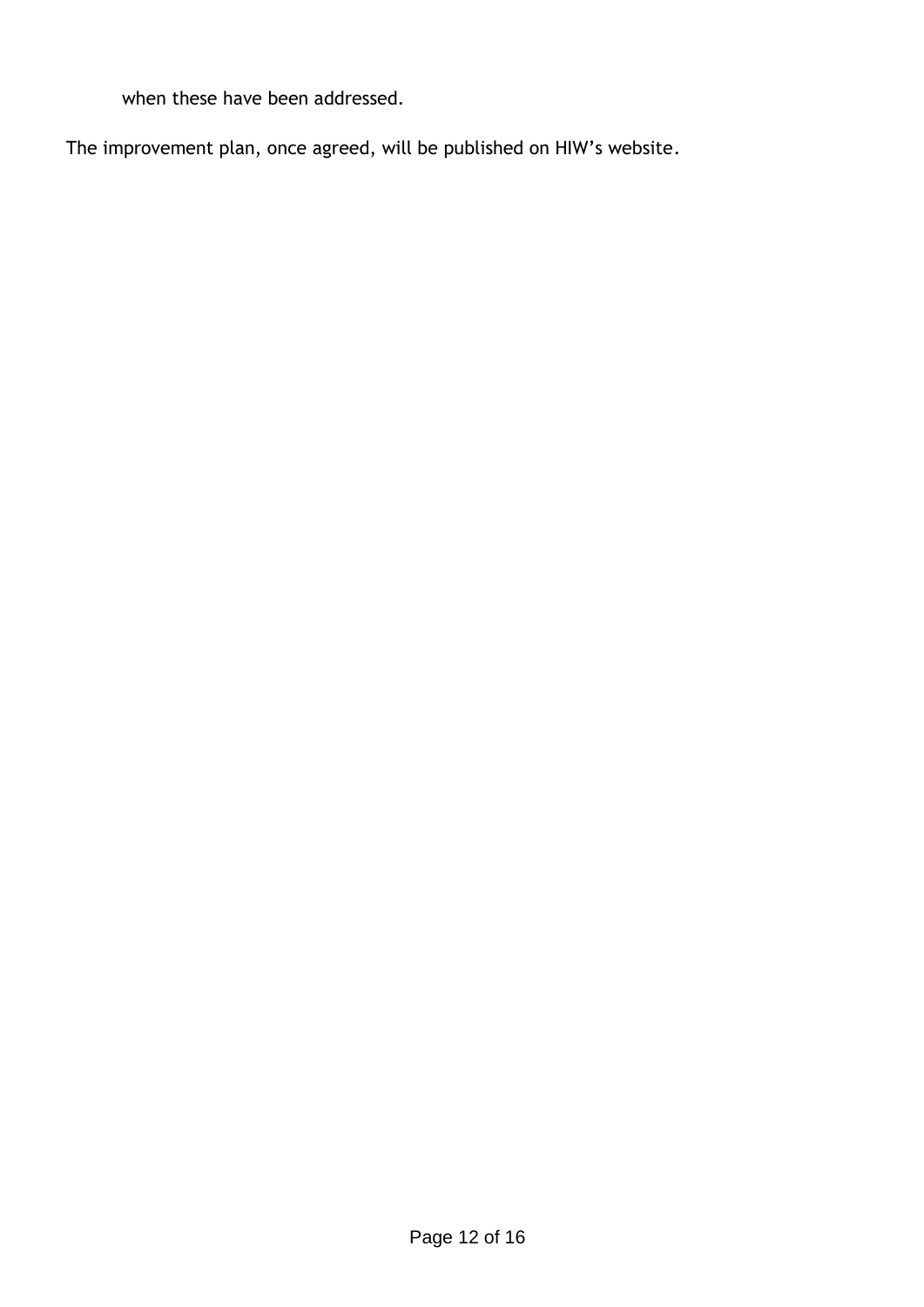# **Improvement plan**

| Setting:                                            | The NEAT Clinic |  |  |
|-----------------------------------------------------|-----------------|--|--|
| Ward/Department/Service<br>(delete as appropriate): | Laser/IPL       |  |  |
| Date of activity:                                   | 3 March 2022    |  |  |

The table below includes improvements identified during the Quality Check, where we require the service to complete an improvement plan telling us about the actions they are taking to address these areas.

Please note, all actions are expected to be complete within three months of the Quality Check and the final version of the Improvement Plan is to be submitted via Objective Connect once complete.

| <b>Reference</b><br><b>Number</b> | Improvement needed                                                                                                                                     | Standard/<br><b>Regulation</b>                                                                                                                     | <b>Service Action</b>                                                                                                                        | <b>Responsible</b><br><b>Officer</b> | <b>Timescale</b>          |
|-----------------------------------|--------------------------------------------------------------------------------------------------------------------------------------------------------|----------------------------------------------------------------------------------------------------------------------------------------------------|----------------------------------------------------------------------------------------------------------------------------------------------|--------------------------------------|---------------------------|
|                                   | registered<br><b>The</b><br>must<br>person<br>immediately cease to use IPL<br>device and apply for a variation of<br>their conditions of registration. | Regulation<br>15(1)(b)<br>and<br>$15(1)(d)$ The<br>Independent<br>Health<br>Care<br>(Wales)<br>Regulations<br>2011<br>Section 24 of<br>the<br>Care | A variation of their conditions of<br>registration has been completed<br>and awaiting registration of the<br>IPL serial number to be updated | Natalie                              | Awaiting on<br><b>HIW</b> |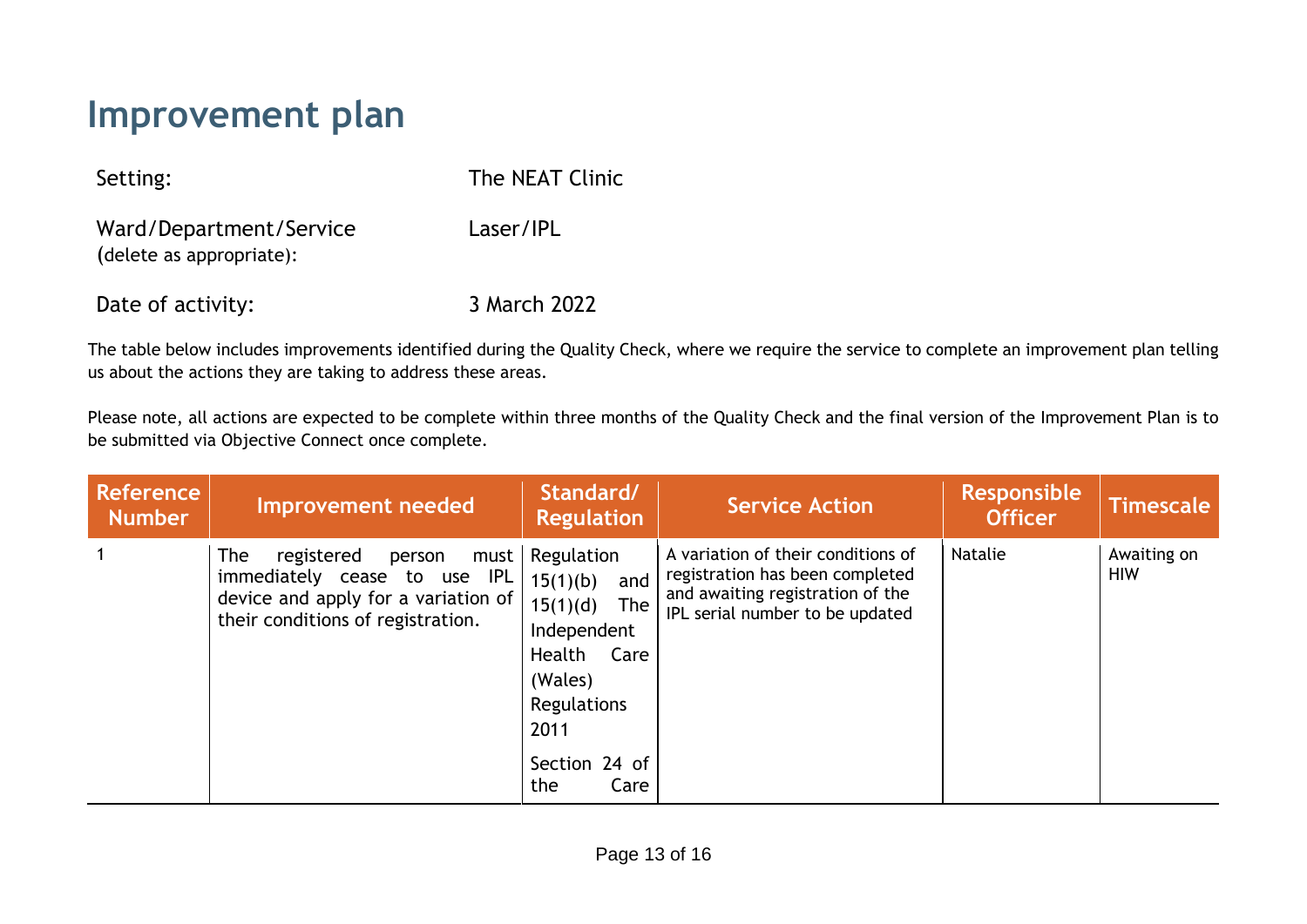|                |                                                                                                                                                                                                                                                                                                                                                                                                                                                                                        | Standards Act<br>2000                                                                                                                                   |                                                                                                                                                                                                      |                |             |
|----------------|----------------------------------------------------------------------------------------------------------------------------------------------------------------------------------------------------------------------------------------------------------------------------------------------------------------------------------------------------------------------------------------------------------------------------------------------------------------------------------------|---------------------------------------------------------------------------------------------------------------------------------------------------------|------------------------------------------------------------------------------------------------------------------------------------------------------------------------------------------------------|----------------|-------------|
| $\overline{2}$ | The registered person must:<br>ensure that a valid set of<br>$\bullet$<br>local rules that refer to the<br>current IPL device are put in $ $<br>place. This document must<br>be signed and dated by all<br>persons operating the $ PL $<br>device at the establishment.<br>Continuing to use the IPL<br>device without a valid set of<br>local rules would be a breach<br>of regulations.<br>Provide evidence to HIW of a<br>valid<br>contract<br>with<br>a<br>nominated certified LPA | Regulation 45<br><b>The</b><br>Independent<br>Health<br>Care<br>(Wales)<br>Regulations<br>2011<br>Section 24 of<br>Care<br>the<br>Standards Act<br>2000 | A valid set of Local Rules and<br>Service Certification has been<br>issued                                                                                                                           |                | Immediately |
| $\overline{3}$ | The registered person must ensure<br>that all persons working for the<br>purposes of the<br>independent  <br>healthcare setting have undertaken<br>up to date training in the<br>safeguarding of children<br>and  <br>vulnerable adults. The registered<br>person must also arrange for all<br>laser operators to undertake a<br>Disclosure and<br>Barring check<br>(enhanced for child and adult<br>workforce) that was applied for by,<br>or on behalf of the registered<br>person.  | Regulation<br>16(1)(a)<br>and<br>The<br>22(1)(d)<br>Independent<br>Health<br>Care<br>Regulations<br>2011                                                | All person working on the<br>premises have an up to date<br>Safeguarding of Children and<br>Vulnerable Adults training. A DBS<br>has also been provided from any<br>persons working on the premises. | <b>Natalie</b> | Immediately |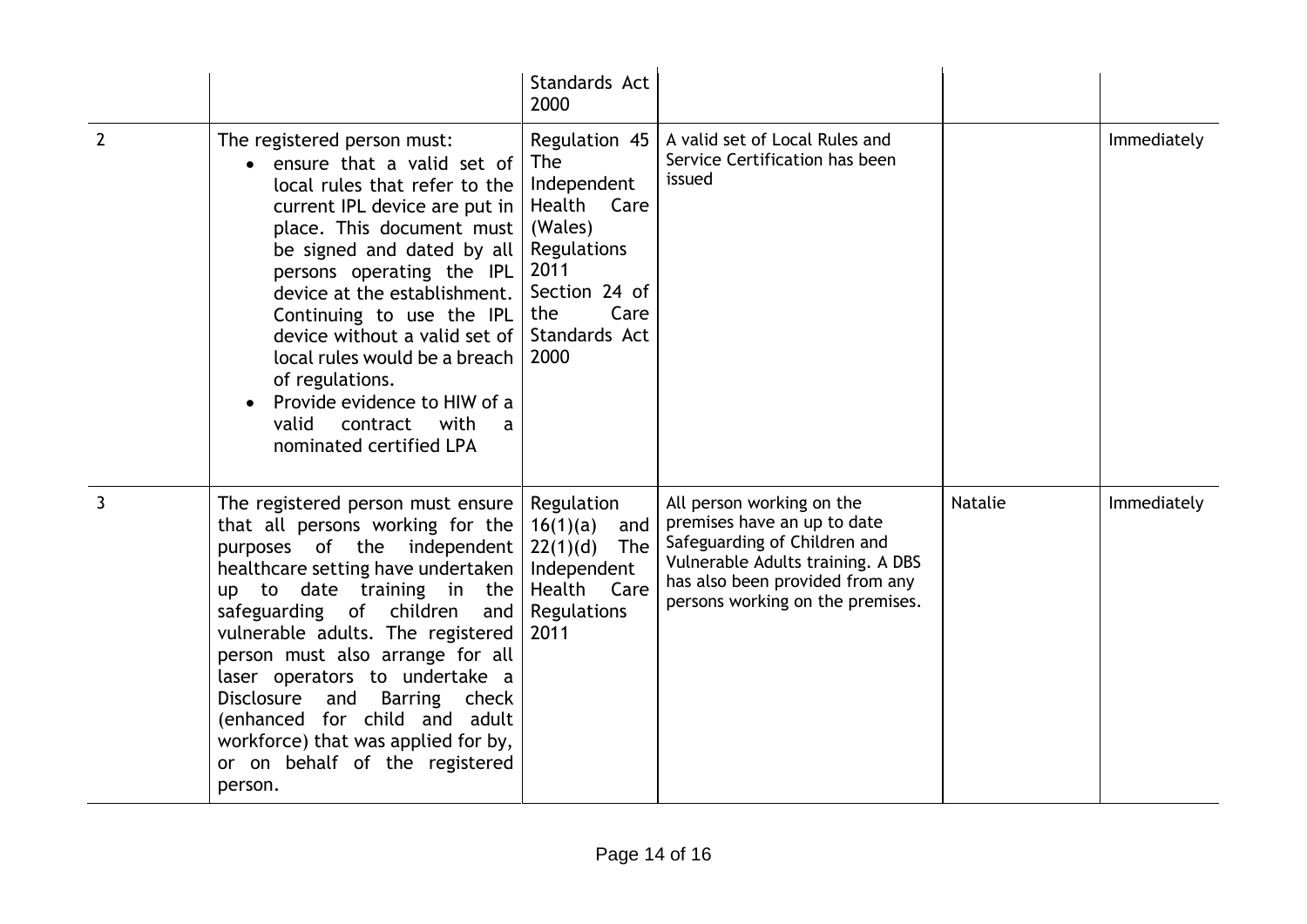|                | registered<br>provider<br><b>The</b><br>must<br>ensure that they undertake<br>$\alpha$<br>COVID-19 risk assessment and<br>update any existing policies or<br>procedures as indicated by the risk<br>assessment. The risk assessment<br>must be sent to HIW. | Regulation<br>15(7)<br>and<br>15(10)<br>The<br>Independent<br>Health Care<br>Regulations<br>2011             | COVID-19 risk assessment updated<br>and has been sent to HIW | <b>Natalie</b> | Immediately |
|----------------|-------------------------------------------------------------------------------------------------------------------------------------------------------------------------------------------------------------------------------------------------------------|--------------------------------------------------------------------------------------------------------------|--------------------------------------------------------------|----------------|-------------|
| 5              | The registered manager must carry<br>out a full and comprehensive fire<br>risk assessment for the clinic and<br>have a fire policy in place. Both<br>documents should be reviewed<br>annually and updated as necessary.                                     | Regulations<br>26(4)<br><b>The</b><br>Independent<br>Health<br>Care<br>Regulations<br>2011                   | Reviewed and Updated                                         |                | Immediately |
| 6              | The service must ensure that<br>actions required to manage risks<br>are appropriately documented in a<br>comprehensive environmental risk<br>assessment                                                                                                     | Regulation 26<br>and<br>regulation<br>9<br>$(k)$ The<br>Independent<br>Health<br>Care<br>Regulations<br>2011 |                                                              |                |             |
| $\overline{7}$ | registered<br><b>The</b><br>manager<br>must<br>that<br>infection<br>the<br>ensure<br>prevention and control policy is<br>reviewed and updated and relevant<br>to their area and place of work.                                                              | Regulation<br>15(3)<br>The<br>Independent<br>Health Care<br>Regulations<br>2011                              | Reviewed and updated                                         | Natalie        | Immediately |